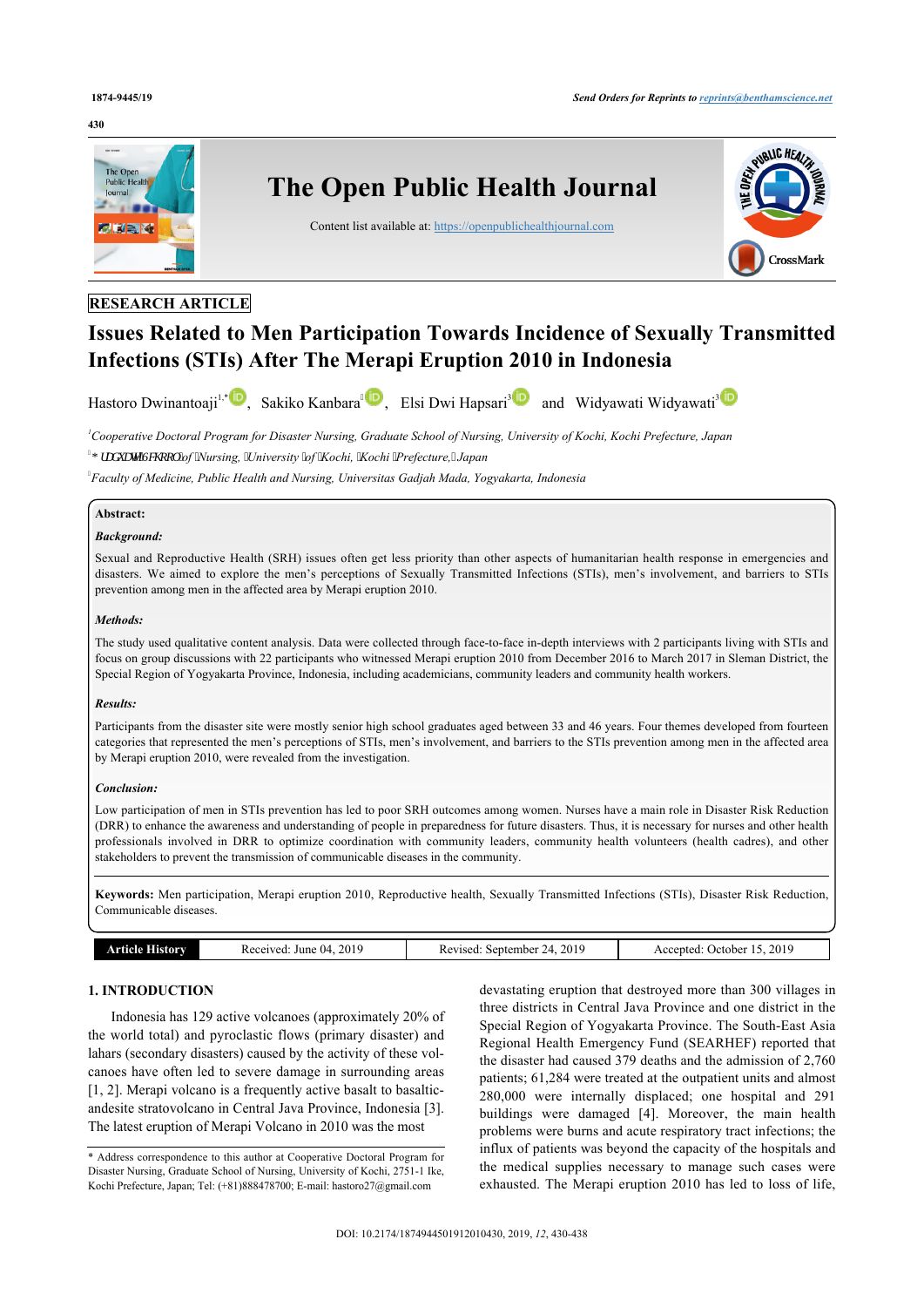injury, disease outbreaks, disruption of social services, economic and environmental losses.

Gender issues in disaster management need to be learned because it could contribute to the optimum health condition of disaster survivors[[5,](#page-7-4) [6](#page-7-5)]. During a humanitarian response, traditional priorities tend to focus on the provision of food, water, sanitation, shelter and basic health needs. In the case, women are likely to be in a vulnerable position, even after the Merapi eruption 2010 that often encounters problems such as lack of women's decision-making [\[7\]](#page-7-6), plan on their pregnancies [[8](#page-7-7)] and existing misconceptions on HIV/AIDS [[9](#page-7-8)] in the disaster-affected areas. However, there has been little attention paid to the role of STIs care in this context. STIs such as gonorrhea, chlamydia, trichomonas and syphilis are given less priority than HIV/AIDS; it is not viewed as a matter of urgency or emergency [[10](#page-7-9)]. According to data provided by the public health center in Sleman District from March 2009 to December 2016, it was reported that the STIs incidence rates had increased significantly associated with sand mining activities after the Merapi eruption 2010. Since the Merapi eruption 2010, there were 581 new cases of STIs and of them, 225 pregnant women were positive STIs[[11](#page-7-10)]. They had suffered STIs with non-specific genital infections (29.5%), bacterial vaginosis (10.2%), vaginal candidiasis (9.1%), gonorrhea (3.4%), and trichomoniasis (1.1%)[[11\]](#page-7-10). Consequently, women are more predisposed to communicable diseases and are more exposed to STIs.

Addressing the SRH needs and rights of affected women and men is crucial to ensuring their well-being in highly disaster-prone countries, and to achieving the Sustainable Development Goals (SDGs) [[12](#page-7-11), [13](#page-7-12)]. Nurses have a main role in DRR to enhance the awareness and understanding risk of local people in facing future disasters. Therefore, it is essential to have men's awareness and participation to address the SRH issue, in particular, STIs, after the Merapi eruption 2010 in Indonesia. However, men's participation in STIs after the Merapi eruption 2010 has become challenging in Indonesia where there are socially and culturally defined gender roles. In addition, mortality and morbidity due to these infections in a humanitarian setting are not identified. Data on attitudes, perceptions, and roles of men in the STIs prevention in emergencies and disasters are limited in Indonesia. Sleman District in the Special Region of Yogyakarta Province, Indonesia was the region with the highest STIs incidence rates after the Merapi eruption 2010[[11\]](#page-7-10), thus, it is necessary to conduct research in Sleman District to find effective strategies that do not only consider male partners as mere supporters of women in SRH services but rather as active participants. We aimed to explore the men's perceptions of STIs, men's involvement, and barriers to STIs prevention among men in the affected area by the Merapi eruption 2010.

#### **2. MATERIALS AND METHODS**

#### **2.1. Study Design, Participants, and Sampling Techniques**

A descriptive qualitative study with content analysis [[14](#page-7-13)] was conducted to explore the men's perceptions of STIs, men's involvement, and barriers to the STIs prevention among men in the affected area by Merapi eruption 2010. A total of 22 participants for focus groups and 2 participants for face-to-face in-depth interviews were included in this study (Table**2**).

Purposive sampling was used to recruit participants who met the following criteria: 1) Was a married male, 2) Had witnessed the Merapi eruption 2010 in Sleman District, the Special Region of Yogyakarta Province, Indonesia, 3) Were able to speak the Indonesian national language and/or Javanese language, and 4) Were capable of recalling various events during and after the Merapi eruption 2010. The inclusion criteria also applied to individuals who were considered to be members of vulnerable groups, such as elderly, disabled persons, and persons living with STIs. Those who were unmarried at the onset of the Merapi eruption 2010 were excluded. Each group or interview session variably lasted from 60 to 120 minutes.

#### **2.2. Data Collection and Analysis**

Data were collected through face-to-face in-depth interviews and focus group interviews from December 2016 to March 2017 in Sleman District, the Special Region of Yogyakarta Province, Indonesia. Sleman District was one of the severely affected areas by the Merapi eruption 2010. The gatekeeper from the disaster site helped to identify potential participants based on inclusion criteria. The first author then contacted potential participants to explain the study. Participants were given a minimum of 24 hours to decide whether to join this study or to decline. The first author further contacted those who agreed to participate to make prior arrangements for focus groups and face-to-face in-depth interviews. This study used focus groups as the main data collection strategy. However, the study also employed face-toface in-depth interviews to allow participants who wished to be included in this study but were unable to attend the focus groups because of conflicting schedules and to assure their confidentiality and comfort while no one was present. Informed consent was obtained before conducting either a focus group or face-to-face in-depth interview. It included the name, telephone number and work address of the first author, and availability of professional help if the participants were suffering from negative feelings. Two interviewed participants were persons living with STIs who provided meaningful information related to the research question.

The focus groups and face-to-face in-depth interviews were conducted by the first author in the Indonesian national language and/or Javanese language, and organized in the comfortable and private place for participants, such as the meeting space in the public health center or home to assure their confidentiality and comfort while no one was present. A guideline for the focus group and face-to-face in-depth interview (Table**1**) was employed. The guideline was developed from the literature review and expert consultation.

Data analysis and data collection were conducted continuously and simultaneously. All recorded data and detailed notes were transcribed and analyzed *via* content analysis. The first author used memo writing and field notes for recording the insights to facilitate data analysis. The focus group and interview were recorded by a digital voice recorder and typed in the *NVivo 10* software. Focus group and face-toface in-depth interview texts were read multiple times. Units of analysis were extracted from the whole focus group and faceto-face in-depth interview texts and then condensed into one text. Important sentences, keywords, or phrases that characterized the perception of men towards STIs, men's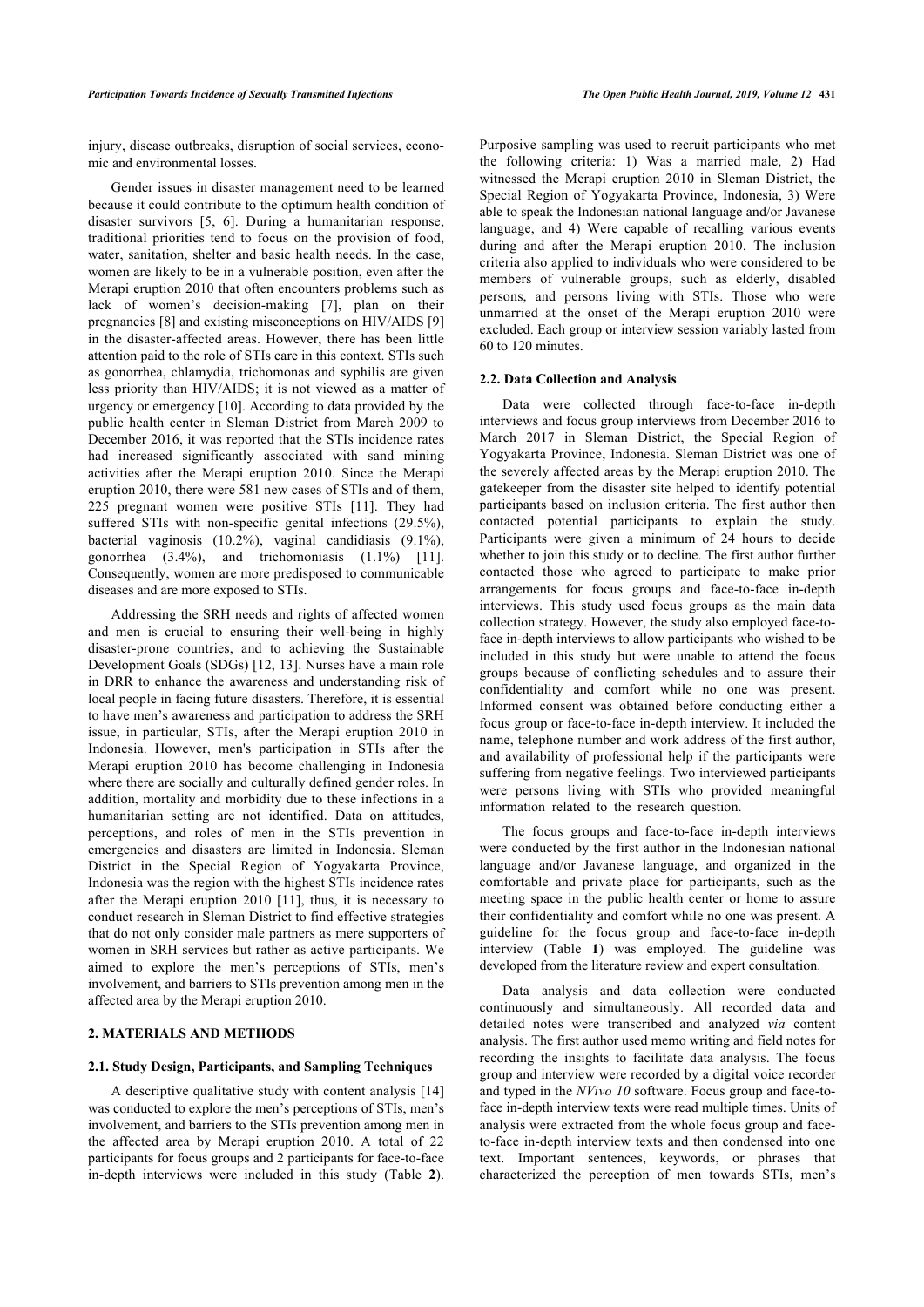involvement and barriers to STIs prevention among men in the affected area by the Merapi eruption 2010 were identified and highlighted. Common ideas in the text were sorted and coded based on their differences and similarities to create categories and sub-categories. The words and phrases within the categories were reduced by crossing out repetitions or similar words or phrases in order to reduce redundancies. After several modifications, the themes finally emerged. All authors participated in this process and discussed the development of the themes, categories, and sub-categories. The sampling continued until data saturation was accomplished or until no new analytical information was derived in the 24 participants (both focus groups and face-to-face in-depth interviews) by using an individual response approach for generating themes and categories [[12\]](#page-7-11).

<span id="page-2-0"></span>**Table 1. Guideline for focus group and face-to-face indepth interview.**

| <b>Participants</b>                                                      | <b>Ouestions</b>                                                                                                                                                                                                                                                                                                                                                                                                                                                                                                                                                                                                                                                                                                                                                                                                                                                              |  |
|--------------------------------------------------------------------------|-------------------------------------------------------------------------------------------------------------------------------------------------------------------------------------------------------------------------------------------------------------------------------------------------------------------------------------------------------------------------------------------------------------------------------------------------------------------------------------------------------------------------------------------------------------------------------------------------------------------------------------------------------------------------------------------------------------------------------------------------------------------------------------------------------------------------------------------------------------------------------|--|
| Academician,<br>Community<br>Leaders, and<br>Persons Living<br>with STIs | "What do you think about STIs?"; "How would men<br>in this community react to the STIs?"; "Where/from<br>whom do you obtain information about STIs?"; "Do<br>you feel that the information you have received has<br>been adequate?"; "What kind of information would<br>you like to know?"; "How well do health workers<br>respond to your health needs?"; "Are your health<br>needs prioritized or disregarded?"; "Are you treated<br>equally with regards to confidentiality of health<br>information?"; "Did you have access to SRH<br>services and information, such as about<br>contraceptives, STIs and HIV in the disaster event?"<br>; "What activities had you engaged in with your<br>partner about SRH matter?"; "What are the<br>obstacles faced to involve men in the STIs<br>prevention?"; "What kinds of financial and social<br>barriers impede your access?" |  |
| Community<br><b>Health Workers</b>                                       | "How well do you respond to men's health needs?";<br>"Are men's health needs to be prioritized or<br>disregarded?"; "Do men have access to health<br>education and at times you are available?"; "What<br>amount of time do you spend with women and men<br>for the same or comparable conditions?"; "Are there<br>beliefs that would discourage men from getting<br>seeking services for an STI, agreeing to use<br>condoms?"; "What activities had men engaged in<br>with their partner about SRH matter?": "What are<br>the obstacles faced to involve men in the STIs<br>prevention?"                                                                                                                                                                                                                                                                                     |  |

#### **2.3. Trustworthiness**

This study followed the four criteria proposed by Graneheim and Lundman to ensure the trustworthiness of qualitative content analysis research [\[13](#page-7-12)]. Data triangulation was sought by reviewing the nursing documentation on the patient's records in the public health center. The selected public health center in the study area is a referral STIs clinic with patients from all around the subdistrict and other subdistricts in Sleman District. Triangulation strategies, such as research field triangulation and member checking were applied for achieving *credibility* and *dependency* criteria. *Credibility* was ensured through peer debriefing, including discussion and sharing the data with co-researchers. Dependency was maintained through documentation of the analytical processes of the study to allow auditability. Furthermore, c*onfirmability* and *transferability* of data were provided by a detailed description of the process of the study. *Confirmability* was gained by presenting the participants' quotations. The coding process, labeling and interpretations were confirmed by each participant and three qualitative research experts. Moreover, three senior disaster researchers from Japan reviewed and agreed with the analysis process and results. Lastly, *transferability* was ensured by presenting the description of the participants in this study.

#### **3. RESULTS**

In this study, participants from the disaster site were mostly senior high school graduates aged between 33 and 46 years (Table**2**). Four themes developed from fourteen categories that represented the men's perceptions of STIs, men's involvement, and barriers to the STIs prevention among men in the affected area by the Merapi eruption 2010, were revealed from the investigation (Table **[3](#page-3-1)**).

#### **3.1. Socio-cultural and Environmental Factors**

#### *3.1.1. Misconceptions*

Some of the participants mentioned that there was a general feeling that STIs were not considered as serious infections:

*"I wasn't concerned if I had an STI. I didn't think it would have been a bad one because it wasn't HIV/AIDS."* (RP-23, Face-to-face in-depth interview).

Similarly, the lack of concern about contracting gonorrhoea was reported by participants because it is treatable infections:

*"I don't concern much about gonorrhoea and stuff like that because it's not so something serious and could be treated by some medicines."* (RP-13, Focus group interview).

Most of the participants told that men often assume that SRH issues in public health center are only for women:

*"We don't think sexual and reproductive health for men. Is this for men too? It's the women's issue. Sexual and reproductive health is usually provided for women."* (RP-15, Focus group interview).

#### *3.1.2. Stigmatization*

Participants mentioned that STIs are still highly stigmatized and labeled in Sleman District. Persons living with STIs were viewed as a gauge of immorality:

*"If people here know someone has STIs, then such a person loses his/her status of standing in society soon. People would point fingers on him/her."* (RP-24, Face-to-face in-depth interview).

In the focus group, the participants spoke that they were aware of the stigma related to STIs testing and therefore, such persons would avoid opting for STIs-test:

*"STIs are very much stigmatized here. That's a serious issue and that's why I don't think people go and get tested as much."* (RP-1, Focus group interview).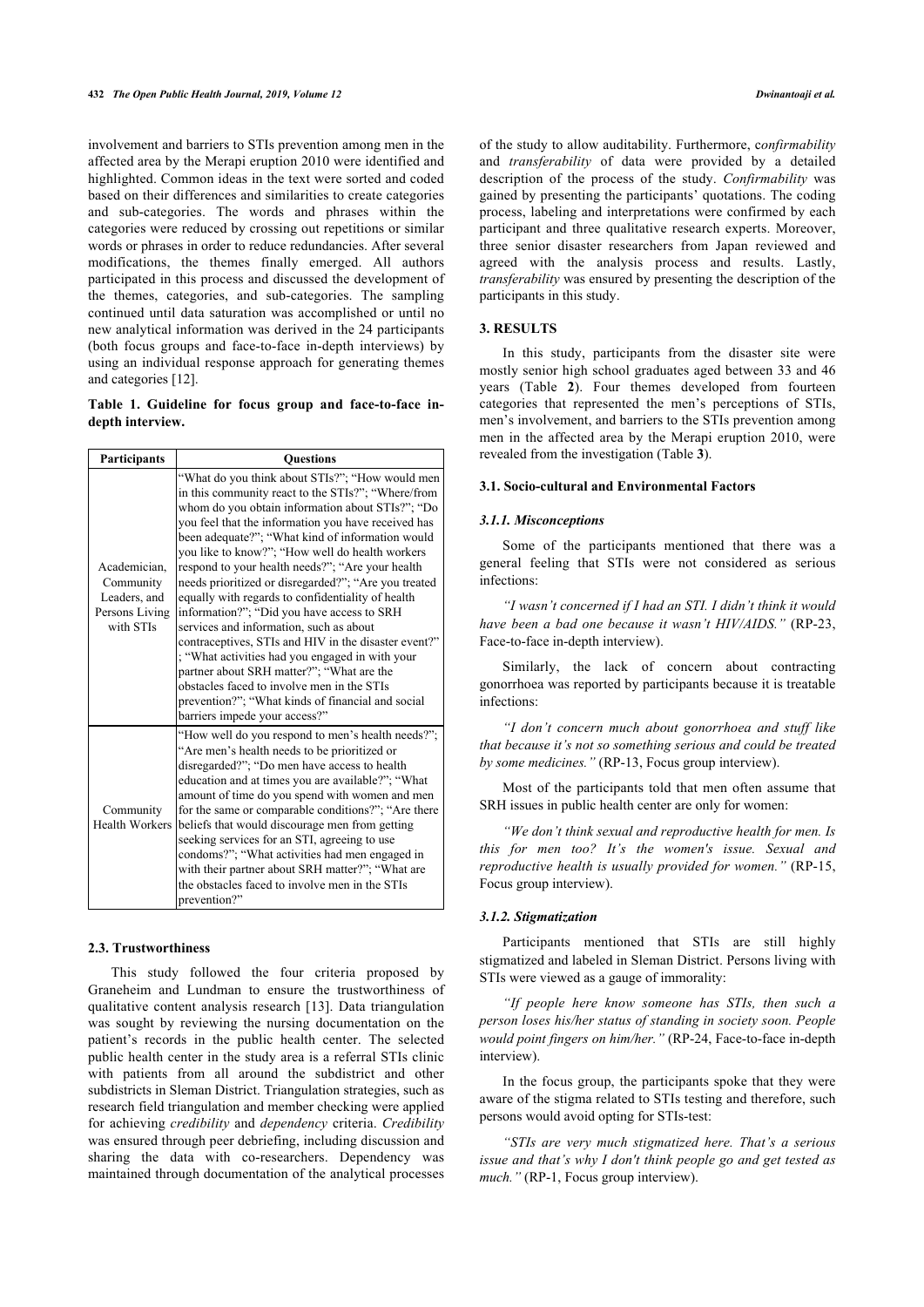| <b>Participant Code</b>          | Gender | Age | <b>Education Level</b>     |  |  |
|----------------------------------|--------|-----|----------------------------|--|--|
| <b>Focus groups interviews</b>   |        |     |                            |  |  |
| $RP-1$                           | Male   | 42  | University                 |  |  |
| $RP-2$                           | Male   | 33  | University                 |  |  |
| $RP-3$                           | Male   | 46  | Vocational/Training School |  |  |
| $RP-4$                           | Male   | 45  | Senior High School         |  |  |
| $RP-5$                           | Male   | 45  | Senior High School         |  |  |
| $RP-6$                           | Male   | 35  | Vocational/Training School |  |  |
| $RP-7$                           | Male   | 35  | University                 |  |  |
| $RP-8$                           | Male   | 38  | Junior High School         |  |  |
| $RP-9$                           | Male   | 40  | Vocational/Training School |  |  |
| $RP-10$                          | Male   | 42  | Vocational/Training School |  |  |
| $RP-11$                          | Male   | 34  | Senior High School         |  |  |
| $RP-12$                          | Male   | 43  | Elementary School          |  |  |
| $RP-13$                          | Male   | 44  | Senior High School         |  |  |
| RP-14                            | Male   | 40  | University                 |  |  |
| $RP-15$                          | Male   | 39  | Junior High School         |  |  |
| $RP-16$                          | Male   | 39  | Vocational/Training School |  |  |
| RP-17                            | Male   | 46  | Senior High School         |  |  |
| $RP-18$                          | Male   | 44  | Vocational/Training School |  |  |
| RP-19                            | Male   | 40  | Senior High School         |  |  |
| $RP-20$                          | Male   | 37  | Senior High School         |  |  |
| $RP-21$                          | Male   | 42  | University                 |  |  |
| RP-22                            | Male   | 41  | Senior High School         |  |  |
| Face-to-face in-depth interviews |        |     |                            |  |  |
| $RP-23$                          | Male   | 35  | Elementary School          |  |  |
| RP-24                            | Male   | 42  | Senior High School         |  |  |

# <span id="page-3-0"></span>**Table 2. Demographic characteristics of participants.**

<span id="page-3-1"></span>**Table 3. Men's perceptions of STIs, men's involvement, and barriers to STIs prevention among men in the affected area by the Merapi eruption 2010.**

| <b>Themes</b>                                 | <b>Categories</b>                                        |  |
|-----------------------------------------------|----------------------------------------------------------|--|
|                                               | 3.1.1. Misconceptions                                    |  |
|                                               | 3.1.2. Stigmatization                                    |  |
|                                               | 3.1.3. Taboo                                             |  |
| 3.1. Socio-cultural and environmental factors | 3.1.4. No cooperative                                    |  |
|                                               | 3.1.5. Unwillingness to disclose STIs status             |  |
|                                               | 3.1.6. No telling reproductive health matters to partner |  |
|                                               | 3.1.7. No time and busy                                  |  |
|                                               | 3.1.8. No condom use                                     |  |
|                                               | 3.2.1. Lack of knowledge on STIs                         |  |
| 3.2. Internal factors                         | 3.2.2. Inadequate SRH information for men                |  |
|                                               | 3.2.3. Lack of access to health information              |  |
| 3.3. Men's participation                      | 3.3.1. Accompany partner for STIs testing                |  |
|                                               | 3.3.2. Health support and protect for partner            |  |
| 3.4. Primary health care services             | 3.4.1. Lack of privacy in an STIs clinic                 |  |

Source: Primary data (2017)

# *3.1.3. Taboo*

Women were more willing to share their SRH problems with female health workforces such as midwives, nurses and community health volunteers (*health cadres*). However, providing healthcare services by male health workforces, it kept women from openly talking about SRH issues such as menstruation disorders, contraceptive methods and STIs:

*"Actually, men have not been welcomed for providing sexual and reproductive healthcare services for female disaster survivors at the shelter."* (RP-18, Focus group interview).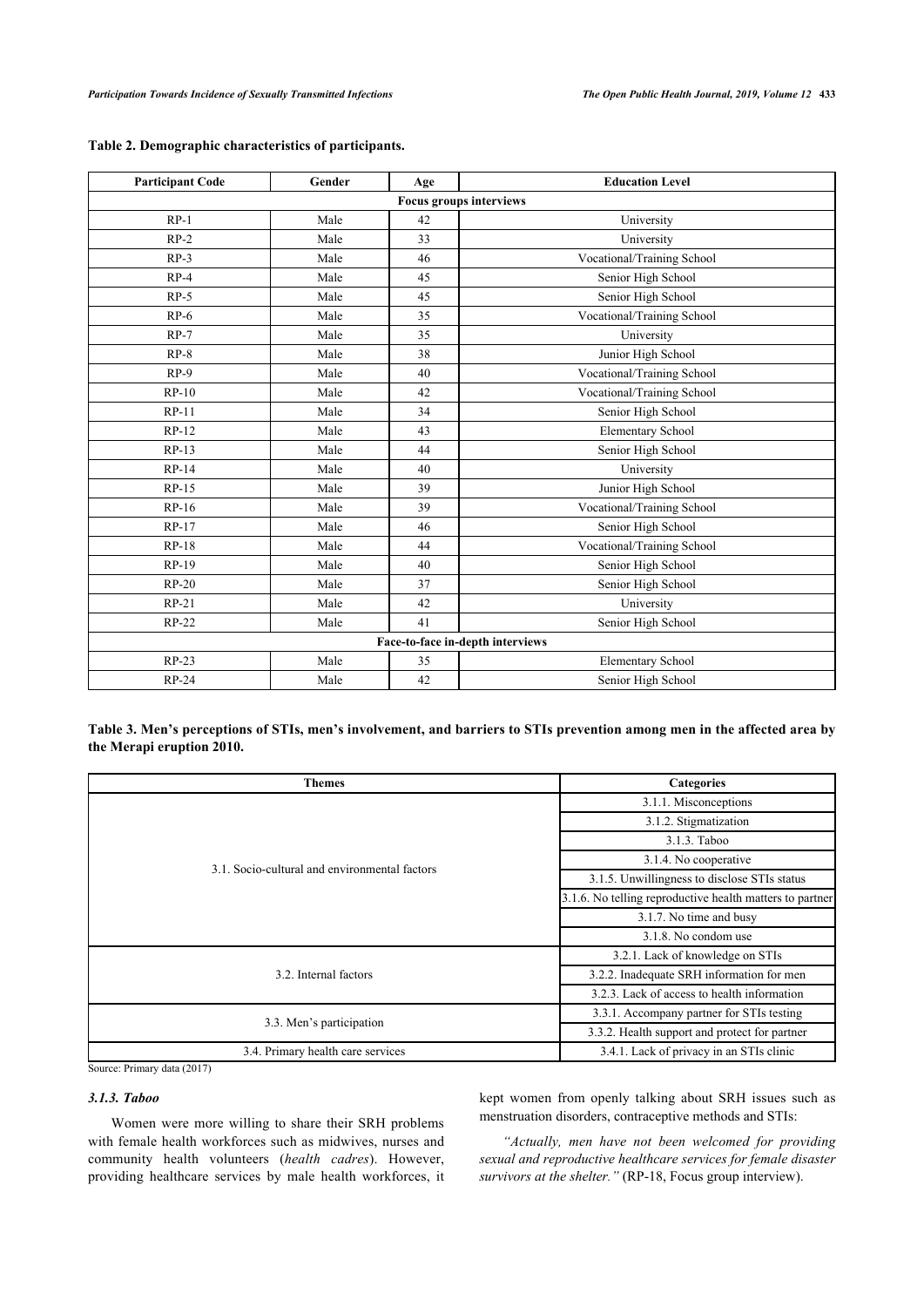*"The female disaster survivors who had sexual and reproductive health needs just waited for a midwife and some health cadres for meeting their needs."* (RP-21, Focus group interview).

#### *3.1.4. No Cooperation*

Men had no intention of talking about any SRH topics and avoided such discussions. Participants mentioned that only a few men attended to the SRH health promotion provided by midwives at the public health center:

*"Men didn't come, they only drop their wife and leave. Actually, we had some health promotion and education programs for men about STIs and HIV/AIDS at the public health center but they didn't attend."* (RP-9, Focus group interview).

*"Male sexual and reproductive health issues have been usually ignored before and after disasters and so, men's health issues need to be addressed in emergencies and disasters."* (RP-10, Focus group interview).

#### *3.1.5. Unwillingness to Disclose STIs Status*

Participants reported that many men do not think that it is important to participate in SRH issues. They tried to avoid having STIs testing:

*"…That's a serious issue and that's why I don't think people go and get tested as much."* (RP-1, Focus group interview).

*"They are afraid of being disclosed regarding a case of STIs and/or their own disease status, so they would not follow the case."* (RP-22, Focus group interview).

#### *3.1.6. No Telling Reproductive Health Matters to Partner*

Some of the participants lamented that the men do not fulfill their responsibility of informing their partners when they were experiencing the SRH-related illness:

*"Culturally, a husband doesn't like to talk and discuss sexual and reproductive health problems with the wife."* (RP-3, Focus group interview).

*"I don't have the courage to tell my wife about gonorrhoea and stuff like that. She would think I was with someone else."* (RP-23, Face-to-face in-depth interview).

#### *3.1.7. No Time and Busy*

Participants mentioned that it was difficult to invite and cooperate with men because they have to work. In addition, reasons for being too busy included paid work and sociocultural factors like patriarchal family.

*"They claimed to be so busy and having no time because they have to work."* (RP-9, Focus group interview).

*"Mostly males are as main persons involved in income generation for their family so they are too busy with their occupations."* (RP-20, Focus group interview).

### *3.1.8. No Condom Use*

Participants mentioned that men felt embarrassed and are

uncomfortable while buying condoms at the convenience store and/or drug store since the condom has been considered by many to be associated with free sex and immorality:

*"I am embarrassed to buy a condom so I never use condoms. And, I do not feel comfortable using a condom."* (RP-24, Face-to-face in-depth interview).

#### **3.2. Internal Factors**

#### *3.2.1. Lack of knowledge on STIs*

Some of the participants argued that the misconceptions regarding STI existed because of the knowledge and understanding of STIs among local people are inadequate:

*"Not all local people here know and understand what STIs is. They thought STIs is similar to HIV/AIDS."* (RP-14, Focus group interview).

#### *3.2.2. Inadequate SRH Information for Men*

Most participants told that the messages specifically for men about STIs are few, almost about HIV/AIDS:

*"There are some health information about STIs on TV, radio but specifically is not for men, only for women. We think men need to really be addressed."* (RP-2, Focus group interview).

#### *3.2.3. Lack of Access to Health Information*

Participants mentioned that friends are the main source of information about SRH topics. Wrong information they received on STIs could make them encourage in unsafe sexual practices:

*"We heard information about STIs from friends, yeah our friends. We felt more relaxed to talk about it with friends."* (RP-4, Focus group interview).

#### **3.3. Men's Participation**

#### *3.3.1. Accompany Partner for STIs Testing*

Most participants reported that only a few men here accompanying their spouses to the public health center for testing and counseling. As a result, men do not think that it is important to participate in SRH issues:

*"Few husbands accompanied their wife while their spouse was getting sick and pregnant when we were evacuated at the temporary shelter."* (RP-16, Focus group interview).

#### *3.3.2. Health Support and Protect for Partner*

Participants clearly identified negative outcomes related to the lack of men involvement:

*"Husbands need to be involved in decisions because we have the problem of wives having poor access to care because husbands make all the decisions at home, then the husbands don't allow wives to come to the public health center for information and care."* (RP-2, Focus group interview).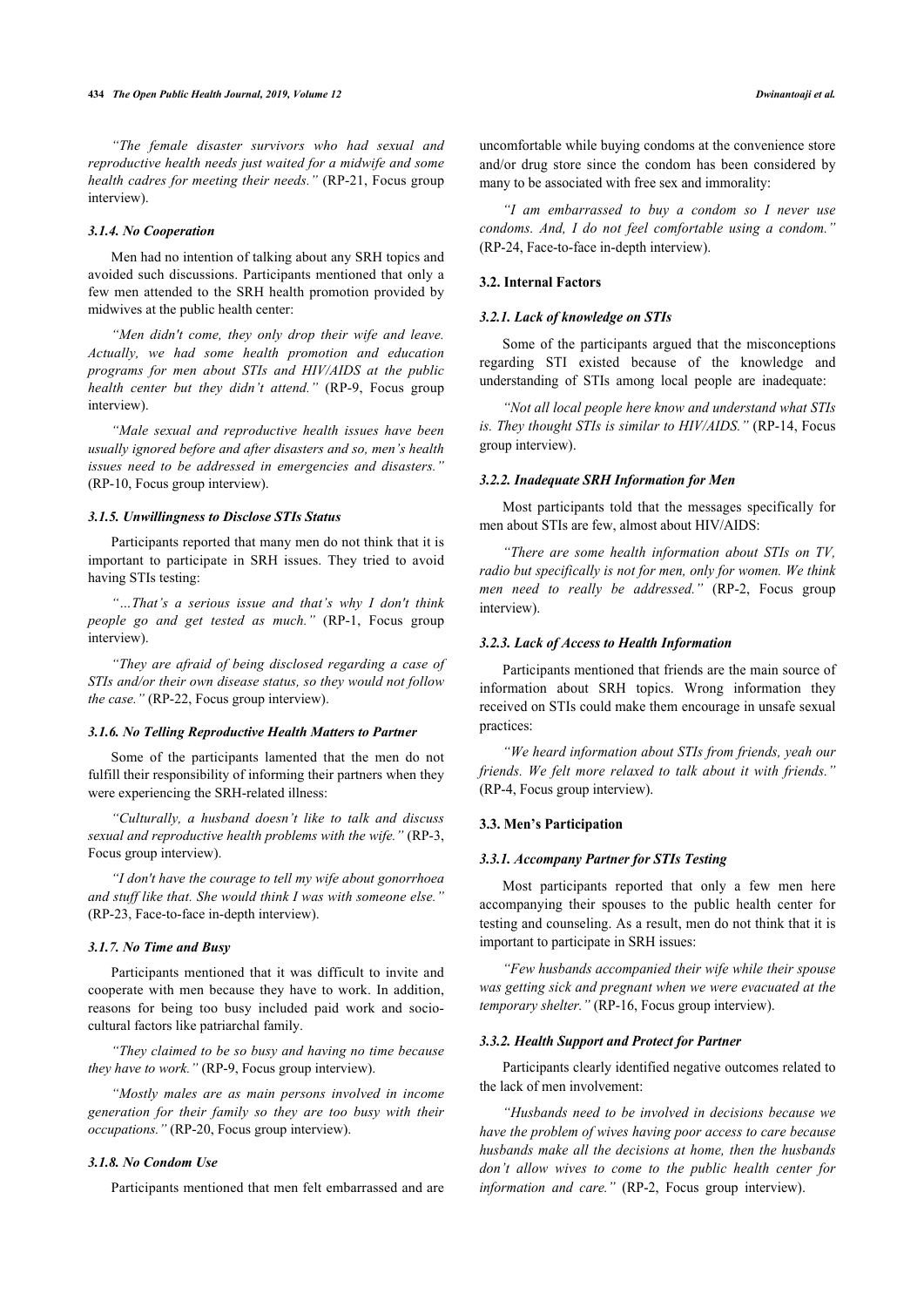#### **3.4. Primary Health Care Services**

#### *3.4.1. Lack of Privacy in an STIs Clinic*

Participants mentioned that men do not want to come to the public health center due to lack of patient confidentiality:

*"I do not usually want to accompany my partner for STIs testing and/or counseling due to the lack of privacy in STIs clinics so I am afraid of being disclosed regarding my health status."* (RP-24, Face-to-face in-depth interview).

Further, data related to the SRH issues of disaster survivors were written in the notebook paper prepared by different healthcare providers in the shelter:

*"We just designed notebook paper for documenting data on sexual and reproductive healthcare services we had provided in the shelter. In fact, we have no access to data on sexual and reproductive health before the Merapi eruption 2010."* (RP-6, Focus group interview).

#### **4. DISCUSSION**

The STIs have been recognized as major public health issues in many countries. STIs include HIV/AIDS thrive under crisis conditions, which coincide with limited access to the means of prevention, treatment and care. In the emergency and disaster, access to contraceptives can be a major challenge. Transportation routes may be cut-off, distribution networks dissolved and health facilities destroyed. Existing supplies may fall far short of demand when large numbers of people move into a safer location. Free condoms are often the first step towards restoring family planning services, made available from the earliest stages of a relief operation. When planning programmes, the involvement of women and men from the populations affected by the crisis helps ensure appropriate and effective family planning services. In the context of Indonesia, however, the findings indicated that SRH services were provided for only women in the affected area by the Merapi eruption 2010. Although men play important roles in family planning and contraception methods, however, their SRH needs are not considered by health care providers. That is, SRH services have been organized based on women's needs. The previous study [[15\]](#page-7-14) revealed that older men tend to discourage contraceptive use methods and may also resist modern contraceptive use because of cultural beliefs and religious beliefs. Men may make decisions for SRH management at the local and national level, but they deny their own SRH. Consequently, women are more vulnerable to sexual abuse in disaster situations, and may be forced into sex for basic needs such as food, clean water, shelter, and health security.

In addition, the impacts of disasters are felt differentially within societies, and those most socially excluded and economically insecure bear a disproportionate burden. Evidence has highlighted the serious impact of natural disasters on women including increased violence against women. Increases in intimate partner violence were reported following the eruption of Mount Pinatubo in the Philippines (1991), after Hurricane Mitch in Nicaragua (1998), and after the Loma Prieta earthquake in the United States (1989) [[16\]](#page-7-15). The South Asian tsunami in 2004 brought to light the differential impact of the disaster on women and men, as evidenced in the greater number of deaths of women due to restrictive social roles and disadvantages in terms of access to resources [[17](#page-7-16)]. Therefore, if the access to the STIs prevention, treatment, care and support is not addressed and ensured, the vulnerabilities and health insecurity including STIs would increase during emergencies and disasters.

Regardless of medical advances, the STIs continue to pose a threat to the health and welfare of persons owing to their substantial morbidity, associated mortality, and disproportionate burden upon women and marginalized communities [\[18\]](#page-7-17). This study revealed that there was a reduction in the use of the STIs services in the public health center among persons living with STIs due to social disruption and fear of stigma in Sleman District. Socio-cultural and environmental factors, taboos and the lack of knowledge make open discussions difficult. In line with the findings, the study in Africa[[19\]](#page-7-18) also revealed that this might be because of the cultural belief that open discussion about sexual issues is taboo. STIs transmission can increase as a result of people not seeking health care. Moreover, factors contributing to the transmission of STIs include inaccessibility of STIs services, unsafe environmental conditions, and an increase in the transactional of sex for livelihood assets as one way to cope with the emergency and disaster situations. In Lufugu camp, transactional sex without condom use occurred postdisplacement indicating that disruption and displacement can be a possible coping mechanism during crisis affliction [\[20](#page-7-19)]. In overcrowded camps, discrimination, safety and security issues are among stressors that exacerbate anxiety in refugees [\[21](#page-8-0) - [23](#page-8-1)]. Sexual gratification is a relatively common way for some adults to relieve stress then. As a result, those of disaster survivors either living in camps or shelters may encounter human-health insecurity issues.

Meanwhile, the prevailing cultural norms in Sleman District have determined the men's participation in women's SRH issues. The socio-cultural and environmental factors have influenced men's participation. Consequently, gender norms and socio-cultural factors have created an environment where a majority of men are not expected to be actively involved in SRH issues. Gender norms can affect male involvement in SRH issues [[24](#page-8-2) - [26\]](#page-8-3). Men frequently perceive reproductive health services to be designed and reserved for women, thus were embarrassed to find themselves in such "female" places [[27](#page-8-4)]. These problems are deeply related to a lack of access to appropriate information about STIs and limited practice based on their knowledge and understanding.

Fig. (**[1](#page-6-0)**) shows the factors affecting men's participation in STIs prevention including socio-cultural and environmental factors, internal factors, men's participation, and primary health care services. Health status is a key factor for the vulnerability of individuals in the community towards disasters. Disasters can be considered an opportunity to improve SRH management in emergency situations. Strategies to build and increase awareness and understanding risk on SRH issues should be given priority at the clinical and community levels. To help meet the SRH needs of displaced persons in emergency and disaster situations and to improve SRH health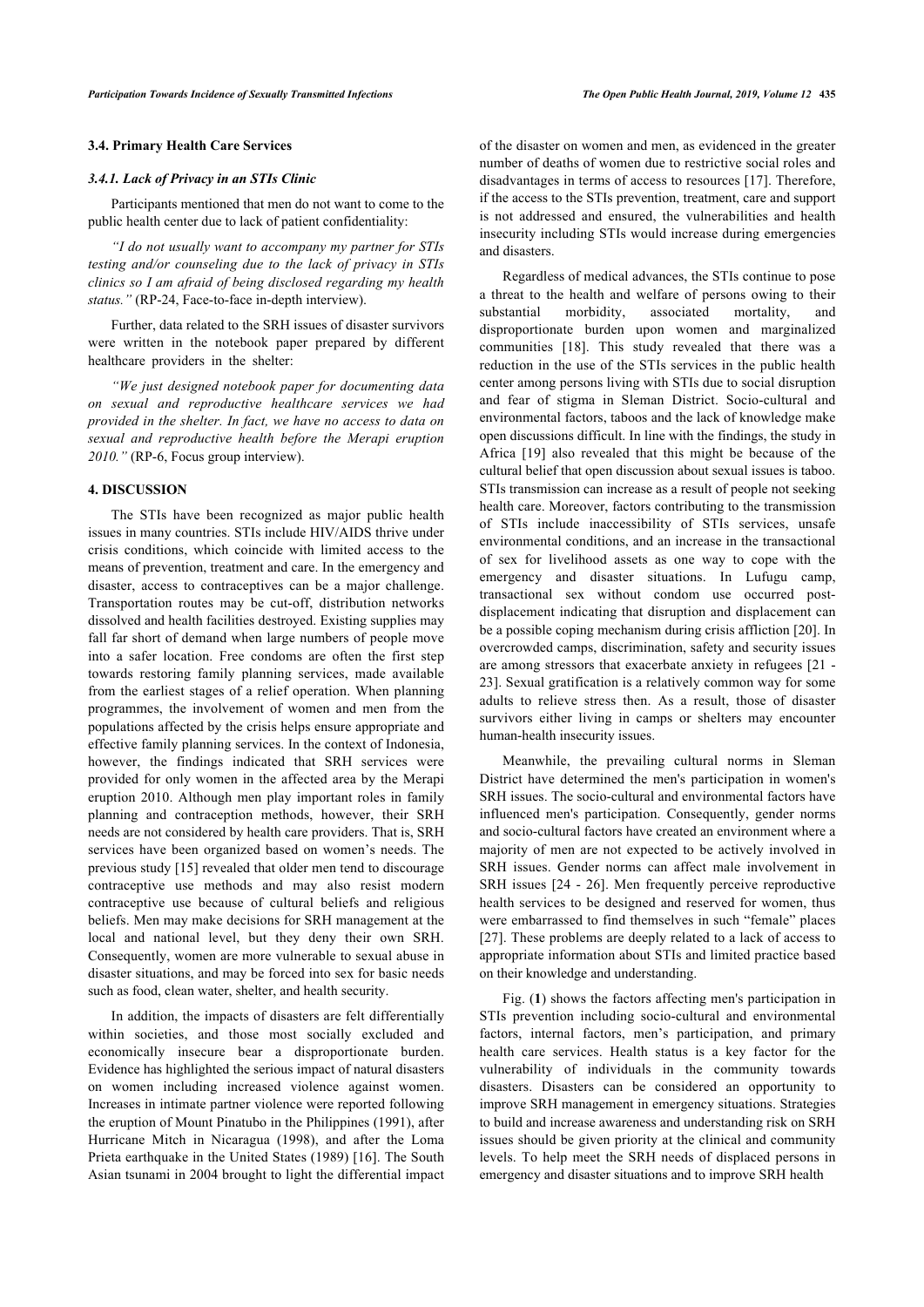<span id="page-6-0"></span>

Fig. (1). Factors affecting men participation in the STIs prevention including socio-cultural and environmental factors, internal factors, men's participation, and primary health care services.

outcomes of women, there are some recommendations to solve the problems, namely: 1) Involve community in all processes of providing SRH services from planning to monitoring in DRR context, 2) Nurses and community health volunteers (*health cadres*) should be also trained on how to handle delicate SRH issues, particularly STIs, to ensure persons living with STIs do not feel uncomfortable when visiting an STIs clinic, and 3) management of the public health center should be made friend-lier to men. Thus, preparations for and responses to disasters need to be sensitive to gender dimensions of health care and health-seeking behaviors. Further, the aim of placing socio-cultural sensitivity in DRR is not to blame the existing socio-cultural environment but to raise awareness of the important dimensions of vulnerability.

The main limitation of the present study was the lack of assessing the SRH data after disasters. It was due to the fact that the persons living with STIs are hidden residents in the communities. The researchers encountered challenges that limit the ability to access the potential participants in the study area. Moreover, most participants recognized the background of the first author as a nurse and it might affect the way they provided the information related to the SRH problems.

#### **CONCLUSION**

The study revealed that socio-cultural and environmental factors, internal factors, men's participation, and primary health care services affected to the low participation of men in STIs prevention. Low participation of men in STIs prevention has led to poor SRH outcomes among women. Area of disaster

has increased risk factors such as multiple partners, easy mobility, transactional sex and forced sex that increase the incidence and prevalence of development of STIs. Access to condoms, appropriate information and education about SRH issues and safe sex practices were inadequate. Moreover, knowledge does not always translate into behavior change. Consequently, women become more vulnerable to SRH problems, particularly STIs, even after disasters.

Nurses have a main role in DRR to create awareness and making people understand the risk associated with future disasters. Thus, it is necessary for nurses and other health professionals involved in DRR to optimize coordination with community leaders, community health volunteers (health cadres), and other stakeholders for preventing the transmission of communicable diseases in the community.

#### **LIST OF ABBREVIATIONS**

| AIDS        | $=$ Acquired Immune Deficiency Syndrome                                |  |  |  |
|-------------|------------------------------------------------------------------------|--|--|--|
| DRR         | $=$ Disaster Risk Reduction                                            |  |  |  |
| HIV         | $=$ Human Immunodeficiency Virus                                       |  |  |  |
| SDGs        | $=$ Sustainable Development Goals                                      |  |  |  |
|             | <b>SEARHEF</b> = the South-East Asia Regional Health Emergency<br>Fund |  |  |  |
| SRH         | $=$ Sexual and Reproductive Health                                     |  |  |  |
| <b>STIs</b> | = Sexually Transmitted Infections                                      |  |  |  |
|             |                                                                        |  |  |  |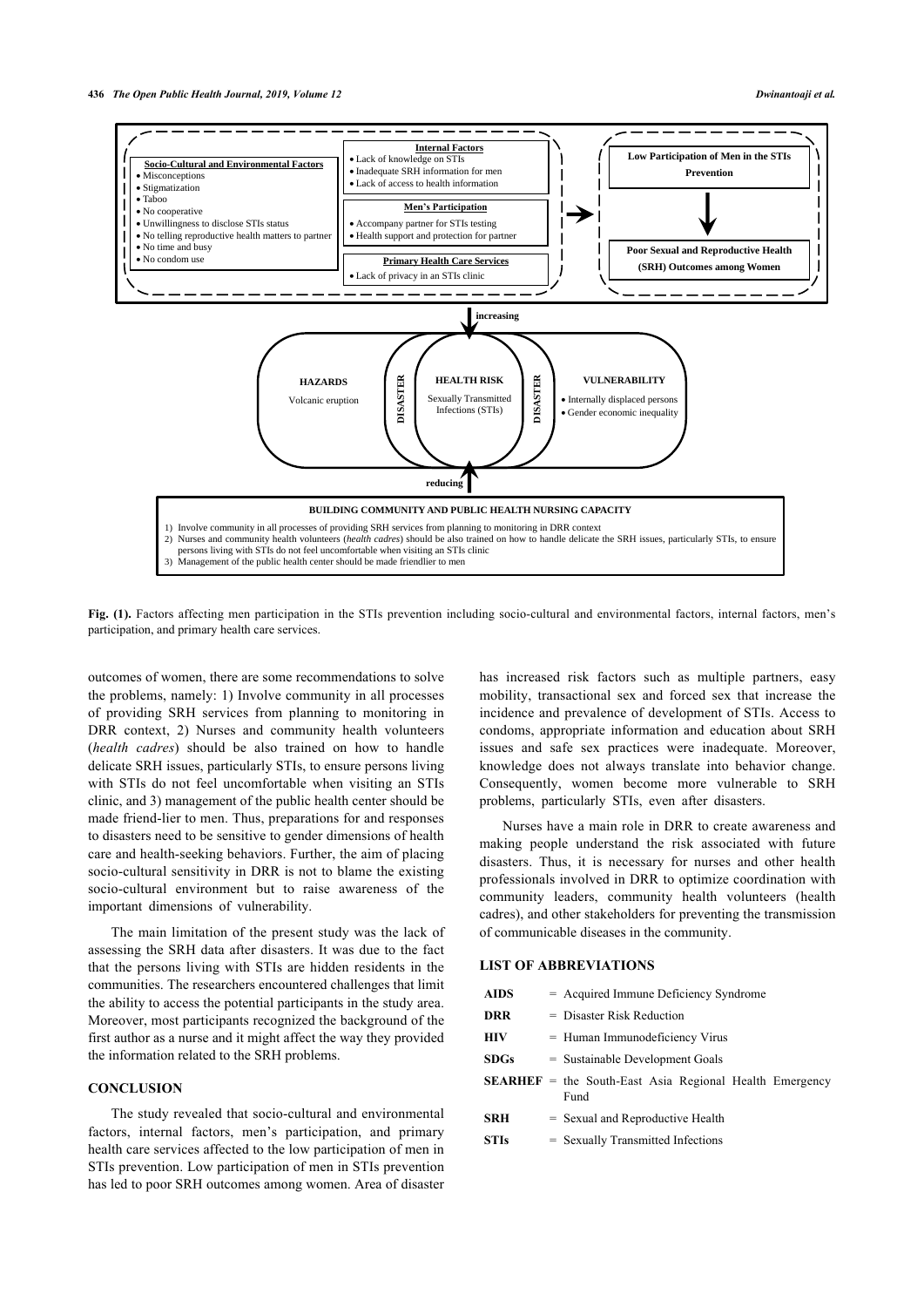# <span id="page-7-4"></span>**ETHICS APPROVAL AND CONSENT TO PARTI-CIPATE**

<span id="page-7-5"></span>The study was carried out with approval from the Institutional Review Board/Ethics Committee both at the University of Kochi in Japan (Reg No.: 16-40/Nov/24/2016) and the Faculty of Medicine, Public Health and Nursing Universitas Gadjah Mada in Indonesia (Ref No.: KE/FK/0188/EC/2017). There was also additional approval from the local government.

#### <span id="page-7-6"></span>**HUMAN AND ANIMAL RIGHTS**

Not applicable.

## **CONSENT FOR PUBLICATION**

<span id="page-7-7"></span>In the first meeting, the first author explained about the aim of the study, the role of researcher and participants, and informed consent before either focus group or face-to-face indepth interview commenced. Written informed consent was signed by each participants. They were made aware of ethical and secrecy (anonymity in publishing).

#### <span id="page-7-8"></span>**AVAILABILITY OF DATA AND MATERIALS**

Data is available from the corresponding author on request.

#### <span id="page-7-9"></span>**FUNDING**

None.

#### **CONFLICT OF INTEREST**

<span id="page-7-10"></span>The authors declare no conflict of interest, financial or otherwise.

### <span id="page-7-11"></span>**ACKNOWLEDGEMENTS**

<span id="page-7-14"></span><span id="page-7-13"></span><span id="page-7-12"></span>We would like to acknowledge SK, professor at Faculty of Nursing University of Kochi, principal advisor from Japan for guiding the research projects, and EDH and WW, associate professors at Faculty of Medicine, Public Health and Nursing Universitas Gadjah Mada (FK-KMK UGM) Yogyakarta in Indonesia, for their warm guidance and support and opportunity given to coordinate this research projects. In addition, the authors sincerely thank all participants, key informants, public health centers and local institutional actors in Sleman District for their time and cooperation. Further, the authors thank all faculty members and staff belongs to the Disaster Nursing Global Leader program at the University of Kochi (DNGL-Kochi, Japan) for their wonderful supports.

#### <span id="page-7-17"></span><span id="page-7-16"></span><span id="page-7-15"></span><span id="page-7-0"></span>**REFERENCES**

- [1] Zaennudin A. The characteristic of eruption of Indonesian active volcanoes in the last four decades. Jurnal Lingkungan dan Bencana Geologi 2010; 1(2): 113-29.
- <span id="page-7-1"></span>[2] Gonda Y, Miyata S, Fujita M, Legono D, Tsutsumi D. Temporal Changes in Runoff Characteristics of Lahars After the 1984 Eruption of Mt. Merapi, Indonesia. J Disaster Res 2019; 14(1): 61-8. [\[http://dx.doi.org/10.20965/jdr.2019.p0061](http://dx.doi.org/10.20965/jdr.2019.p0061)]
- <span id="page-7-18"></span><span id="page-7-2"></span>[3] Iguchi M, Nakamichi H, Miyamoto K, *et al.* Forecast of the Pyroclastic Volume by Precursory Seismicity of Merapi Volcano. J Disaster Res 2019; 14(1): 51-60.
	- [\[http://dx.doi.org/10.20965/jdr.2019.p0051](http://dx.doi.org/10.20965/jdr.2019.p0051)]
- <span id="page-7-19"></span><span id="page-7-3"></span>[4] World Health Organization. The South-East Asia regional health emergency fund-making a difference. 2012. Retrieved from .

<https://apps.who.int/iris/bitstream/handle/10665/205997/B4858.pdf>

- [5] Rajkumar AP, Premkumar TS, Tharyan P. Coping with the Asian tsunami: perspectives from Tamil Nadu, India on the determinants of resilience in the face of adversity. Soc Sci Med 2008; 67(5): 844-53.<br>[http://dx.doi.org/10.1016/j.socscimed.2008.05.0141 [PMID]  $[http://dx.doi.org/10.1016/j.socscimed.2008.05.014]$  $[http://dx.doi.org/10.1016/j.socscimed.2008.05.014]$ [18562066\]](http://www.ncbi.nlm.nih.gov/pubmed/18562066)
- [6] Alexander R. Gender, Disaster and Stories from Popoki: Learning from Women Survivors in Northeast Japan. Journal of International Cooperation Studies 2019; 26(2) Retrieved from [http://www.research.kobe-u.ac.jp/gsics-publication/jics/26-2/alex\\_26-2](http://www.research.kobe-u.ac.jp/gsics-publication/jics/26-2/alex_26-2.pdf) [.pdf](http://www.research.kobe-u.ac.jp/gsics-publication/jics/26-2/alex_26-2.pdf)
- [7] Dold K. Practicing disaster management on the slopes of Mount Merapi: Examining how discourses are enacted by actors of the Resilient Village program in Hargobinangun Dold K. Practicing disaster management on the slopes of Mount Merapi: Examining how discourses are enacted by actors of the Resilient Village program in Hargobinangun (Master's thesis). 2016. Retrieved from [https://openaccess.leidenuniv.nl/bitstream/handle/1887/55573/Dold%2](https://openaccess.leidenuniv.nl/bitstream/handle/1887/55573/Dold%2C%20Katja-s1058789-MA%20Thesis%20CAOS-2016.pdf?sequence=1) [C%20Katja-s1058789-](https://openaccess.leidenuniv.nl/bitstream/handle/1887/55573/Dold%2C%20Katja-s1058789-MA%20Thesis%20CAOS-2016.pdf?sequence=1)

[MA%20Thesis%20CAOS-2016.pdf?sequence=1](https://openaccess.leidenuniv.nl/bitstream/handle/1887/55573/Dold%2C%20Katja-s1058789-MA%20Thesis%20CAOS-2016.pdf?sequence=1)

- [8] Hapsari ED, Widyawati , Nisman WA, Lusmilasari L, Siswishanto R, Matsuo H. Change in contraceptive methods following the Yogyakarta earthquake and its association with the prevalence of unplanned pregnancy. Contraception 2009; 79(4): 316-22. [\[http://dx.doi.org/10.1016/j.contraception.2008.10.015](http://dx.doi.org/10.1016/j.contraception.2008.10.015)] [PMID: [19272502\]](http://www.ncbi.nlm.nih.gov/pubmed/19272502)
- [9] Fraim NL. Knowledge levels and misconceptions about HIV/AIDS: what do university students in Turkey really know. Int J Humanit Soc Sci 2012; 2012; 202: 50-8.[https://pdfs.semanticscholar.org/c3af/e20b43b2ea3efdfb78cdaeab](https://pdfs.semanticscholar.org/c3af/e20b43b2ea3efdfb78cdaeab698c27720520.pdf) [698c27720520.pdf](https://pdfs.semanticscholar.org/c3af/e20b43b2ea3efdfb78cdaeab698c27720520.pdf)
- [10] Silveira A. An Evidence Review of Sexually Transmitted Infections in Humanitarian Settings. 2017. Retrieved from [https://www.researchgate.net/profile/Angela\\_Silveira3/publication/320](https://www.researchgate.net/profile/Angela_Silveira3/publication/320195050_An_Evidence_Review_of_Sexually_Transmitted_Infections_in_Humanitarian_Settings/links/59d44d28aca2721f436cee5b/An-Evidence-Review-of-Sexually-Transmitted-Infections-in-Humanitarian-Settings.pdf) 195050 An Evidence Review of Sexually Transmitted Infections i n Humanitarian Settings/links/59d44d28aca2721f436cee5b/An-[Evidence-Review-of-Sexually-Transmitted-Infections-in-](https://www.researchgate.net/profile/Angela_Silveira3/publication/320195050_An_Evidence_Review_of_Sexually_Transmitted_Infections_in_Humanitarian_Settings/links/59d44d28aca2721f436cee5b/An-Evidence-Review-of-Sexually-Transmitted-Infections-in-Humanitarian-Settings.pdf)[Humanitarian-Settings.pdf](https://www.researchgate.net/profile/Angela_Silveira3/publication/320195050_An_Evidence_Review_of_Sexually_Transmitted_Infections_in_Humanitarian_Settings/links/59d44d28aca2721f436cee5b/An-Evidence-Review-of-Sexually-Transmitted-Infections-in-Humanitarian-Settings.pdf)
- [11] PutriLaksita MS. Gambaran Perilaku Seks pada Pasangan Usia Subur Penderita Infeksi Menular Seksual di Puskesmas Cangkringan Sleman (Doctoral dissertation, Kebidanan). 2016. Retrieved from . <http://repository.unjaya.ac.id/401/>
- [12] Hancock ME, Amankwaa L, Revell MA, Mueller D. Focus group data saturation: A new approach to data analysis. Qual Rep 2016; 21(11): 2124 Retrieved from <https://search.proquest.com/docview/1847465560?accountid=91061>
- [13] Graneheim UH, Lundman B. Qualitative content analysis in nursing research: concepts, procedures and measures to achieve trustworthiness. Nurse Educ Today 2004; 24(2): 105-12. [\[http://dx.doi.org/10.1016/j.nedt.2003.10.001\]](http://dx.doi.org/10.1016/j.nedt.2003.10.001) [PMID: [14769454\]](http://www.ncbi.nlm.nih.gov/pubmed/14769454)
- [14] Krippendorff K. Content analysis: An introduction to its methodology. Sage publications 2018.
- [15] Habyarimana F, Ramroop S. The Analysis of Socio-Economic and Demographic Factors Associated with Contraceptive Use Among Married Women of Reproductive Age in Rwanda. Open Public Health J 2018; 11(1)

[\[http://dx.doi.org/10.2174/1874944501811010348\]](http://dx.doi.org/10.2174/1874944501811010348)

- [16] Felten-Biermann C. Gender and natural disaster: sexualized violence and the tsunami. Development 2006; 49(3): 82-6. [\[http://dx.doi.org/10.1057/palgrave.development.1100276\]](http://dx.doi.org/10.1057/palgrave.development.1100276)
- [17] Aid A. Violence Against Women in the Post-Tsunami Context: People's Report, India, Maldives, Puntland (Somalia), Sri Lanka, Thailand. London: Action Aid, Iune. 2007; 4 Retrieved from [https://actionaid.org/sites/default/files/vaw\\_in\\_the\\_post-tsunami\\_conte](https://actionaid.org/sites/default/files/vaw_in_the_post-tsunami_context.pdf) [xt.pdf](https://actionaid.org/sites/default/files/vaw_in_the_post-tsunami_context.pdf)
- [18] Ivankovich MB, Fenton KA, Douglas JM Jr. Considerations for national public health leadership in advancing sexual health. Public Health Reports 2013; 128(2 suppl1): 102-[\[http://dx.doi.org/10.1177/00333549131282S112\]](http://dx.doi.org/10.1177/00333549131282S112)
- [19] ML N, FC O, TG T. Reproductive Health Choices Among Adolescents in Secondary Schools: A Case Study of Selected Schools in Limpopo, South Africa. Open Public Health J 2018; 11(1) [https://doi.org/10.2174/1874944501811010319]. [Publisher ID: TOPHJ-11-319].
- [20] Rowley EA, Spiegel PB, Tunze Z, Mbaruku G, Schilperoord M, Njogu P. Differences in HIV-related behaviors at Lugufu refugee camp and surrounding host villages, Tanzania. Confl Health 2008; 2(1): 13.